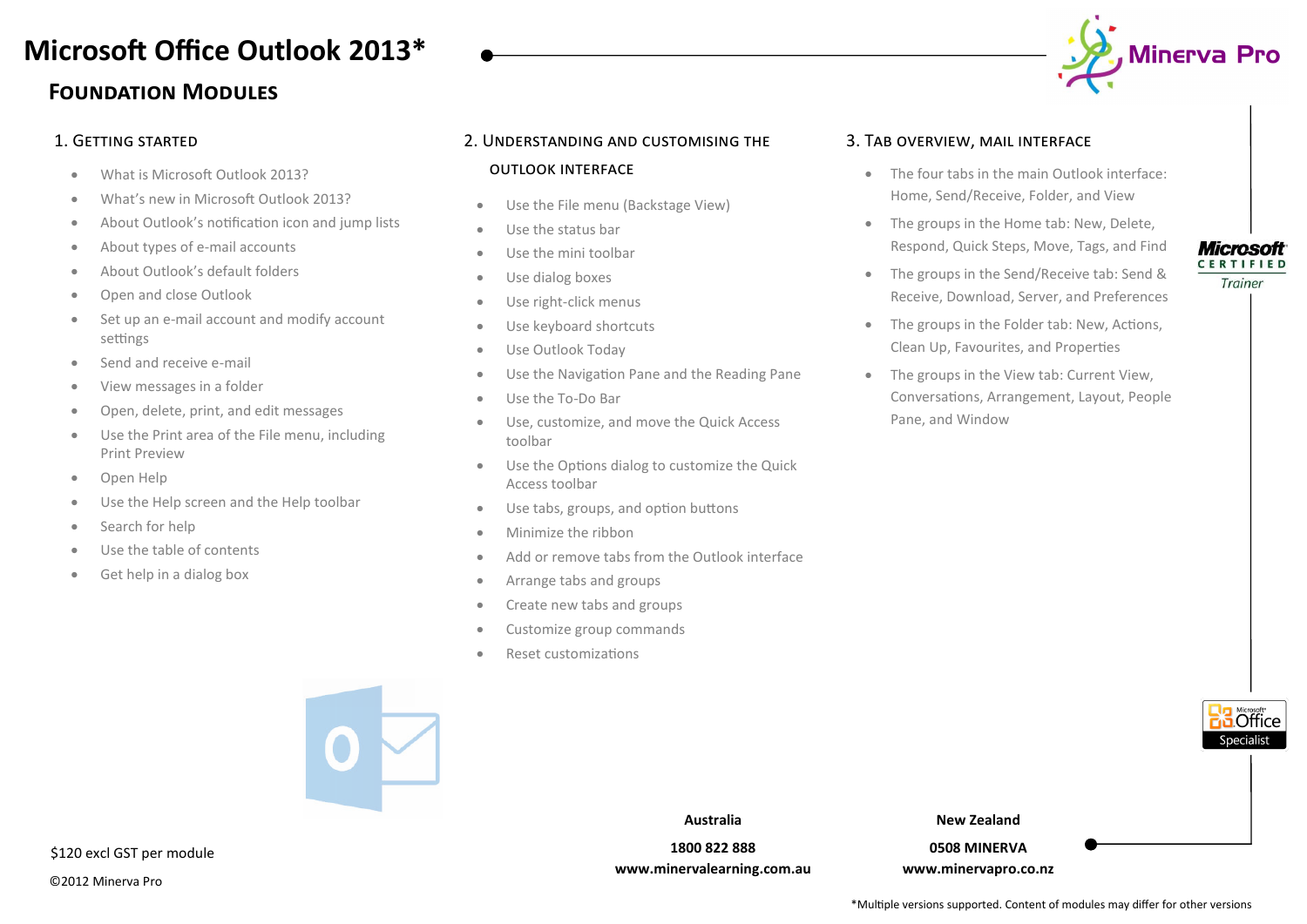## **Foundation Modules Microsoft Office Outlook 2013\***



- How tabs are set up in Outlook items
- The Message tab
- The Options tab
- The Appointment tab
- The Meeting tab
- The Contact tab
- The Task tab
- The groups in the Insert tab: Include, Tables, Illustrations, Links, Text, and Symbols
- The groups in the Format Text tab: Clipboard, Font, Paragraph, Styles, and Editing
- The groups in the Review tab: Proofing and Language

#### 4. Tab overview, outlook item interface 5. Sending email

- Create an e-mail message with all the essential elements (recipients, a subject line, and message content)
- Reply to messages
- Forward messages
- Open and save attachments
- Use the Attachment Previewer
- Add attachments, Outlook items, and hyperlinks to your message
- Change your message's theme
- Distinguish between Outlook's views
- Arrange and group messages
- Use conversation view
- Sort and filter messages
- Use AutoPreview
- Use the Drafts folder
- Save a message as a draft
- Open, edit, send, and delete a draft

#### 6. Information management

- Open the calendar
- Use the Calendar Tools tab
- Create a new appointment
- Edit an appointment
- Use the Daily Task List in the calendar
- Open the Contacts folder
- Create a new contact
- Edit contacts
- Open the Tasks folder
- Create a new task
- Edit tasks
- Open the Notes folder
- Create a new note
- Edit a note
- Use the Navigation Pane and Home tab in each folder
- Customize your view in all folders



\*Multiple versions supported. Content of modules may differ for other versions

©2012 Minerva Pro

**Microsoft CERTIFIED** Trainer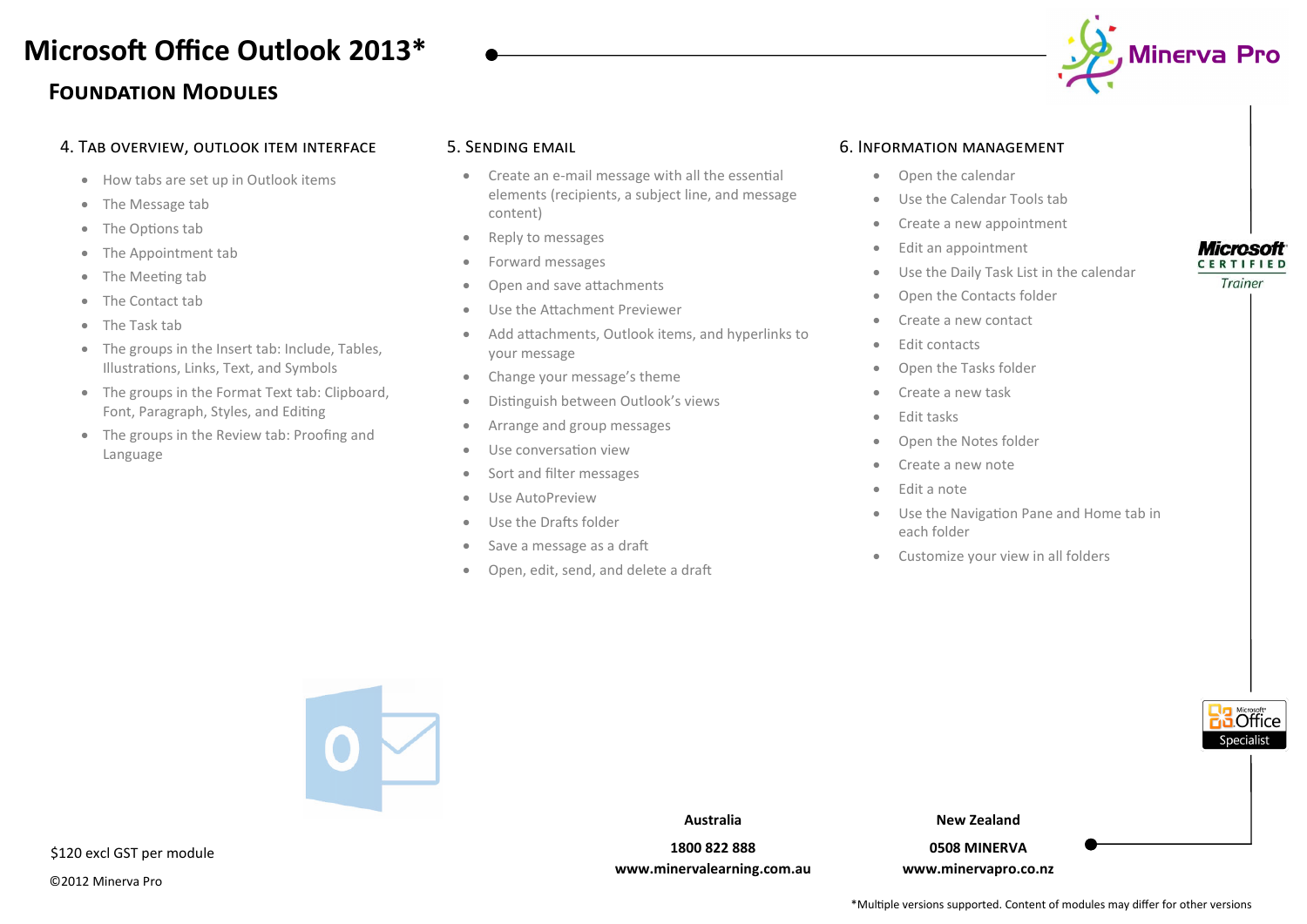# **Microsoft Office Outlook 2013\***

### **Intermediate Modules**

### 1. Organising your email

- Create, rename, move, and delete folders
- Move messages to folders
- Turn the Favourites list on or off
- Mark a folder as a favourite
- Change the order of folders in the Favourites list
- Remove a folder from the Favourites list
- Create, customize, and use search folders
- Use the Search box and the Search Tools tab
- Set search options
- Search for contacts
- Filter e-mail

#### 2. Managing your email

- Create a simple rule
- Edit rules
- Use the full-featured Rules and Alerts wizard
- Mark messages for follow-up
- Clean up folders and conversations
- Use, create, manage, and reset Quick Steps
- Manage junk mail
- Set phishing filter and automatic download preferences
- Use blocked and safe sender lists
- Set up categories
- Assign categories to an item
- Use Quick Click
- Upgrade your categories from an older version of Outlook

**Australia 1800 822 888 www.minervalearning.com.au**

- Use category viewing tools
- Create category search folders

### 3. A word primer

- Cut, copy, and paste text
- Use the Office Clipboard
- Find and replace text
- Check spelling in a message
- Change text's font face, size, and colour
- Apply highlighting and basic effects to text
- Change text's case
- Use the Font dialog
- Clear formatting from text
- Use the Format Painter
- Apply a Quick Style
- Change the style set and theme in use
- Use various mail formats
- Align and justify text
- Indent paragraphs
- Change paragraph spacing
- Create bulleted or numbered lists
- Add borders and shading to text
- Add tables, pictures, Clip Art, screenshots, shapes, charts, SmartArt, text boxes, and WordArt to messages



**New Zealand**

### **0508 MINERVA**

**www.minervapro.co.nz**

#### **Microsoft CERTIFIED**

Trainer





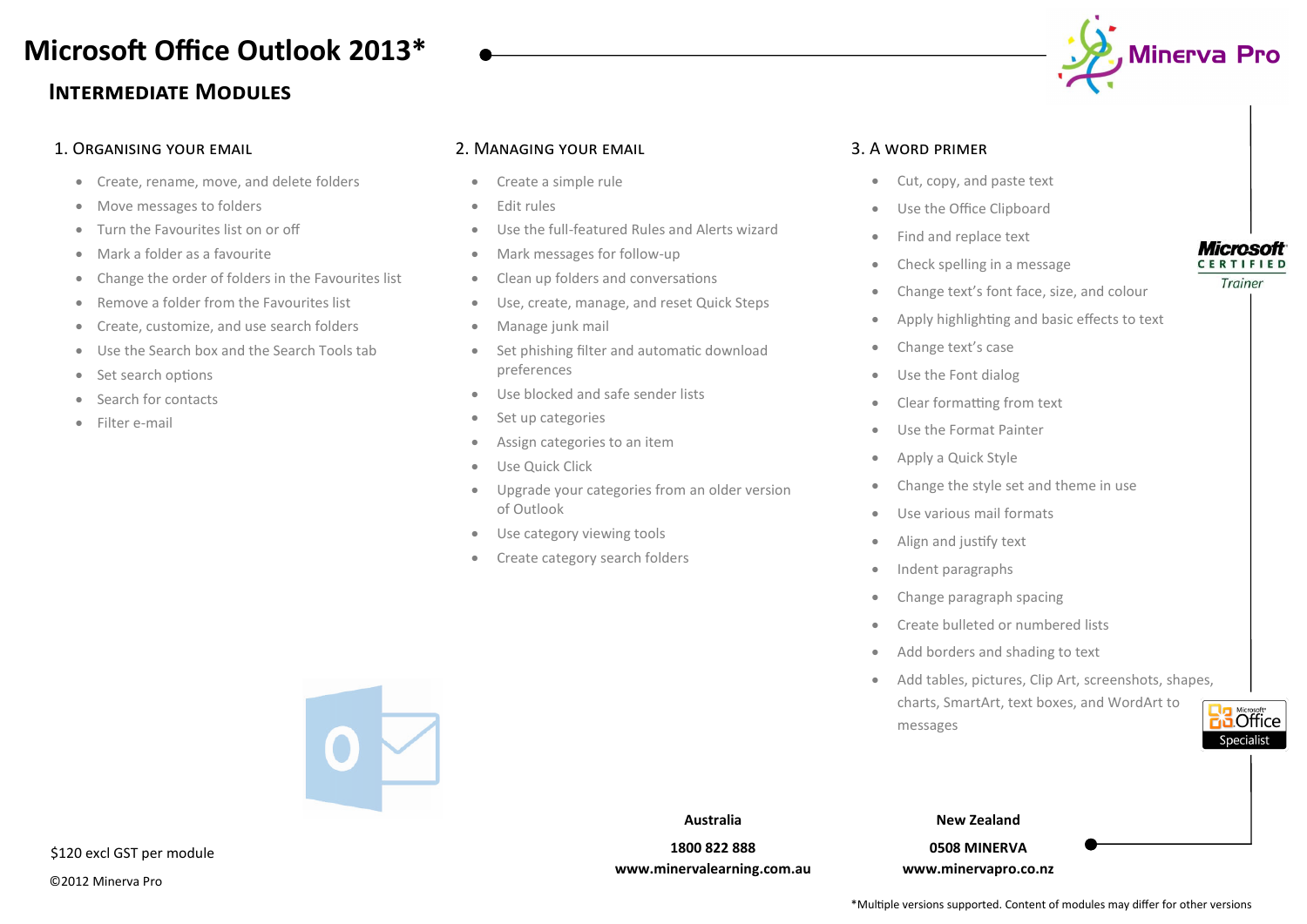## **Microsoft Office Outlook 2013\***

### **Intermediate Modules**



#### 4. Understanding email accounts 5. Out of Office and More

- About the types of e-mail accounts supported by Outlook
- How to configure a POP3, IMAP, or HTTP e-mail account
- How to use an IMAP or HTTP mailbox
- About the Send/Receive tab
- How to set send and receive options
- How to set up and use text messaging (SMS) in Outlook
- How to set up and use RSS feeds

- Use delegates
- View another person's mailbox (including the calendar and tasks)
- Set up the Out of Office Assistant
- Use the Global Address Book
- Recover deleted items
- Recall messages
- Share tasks with other users
- Schedule meetings
- Respond to meeting requests
- Use Schedule View

**Microsoft CERTIFIED** 

Trainer

**5** Office Specialist



\$120 excl GST per module

©2012 Minerva Pro

**Australia**

**New Zealand**

**1800 822 888 www.minervalearning.com.au**

**0508 MINERVA www.minervapro.co.nz**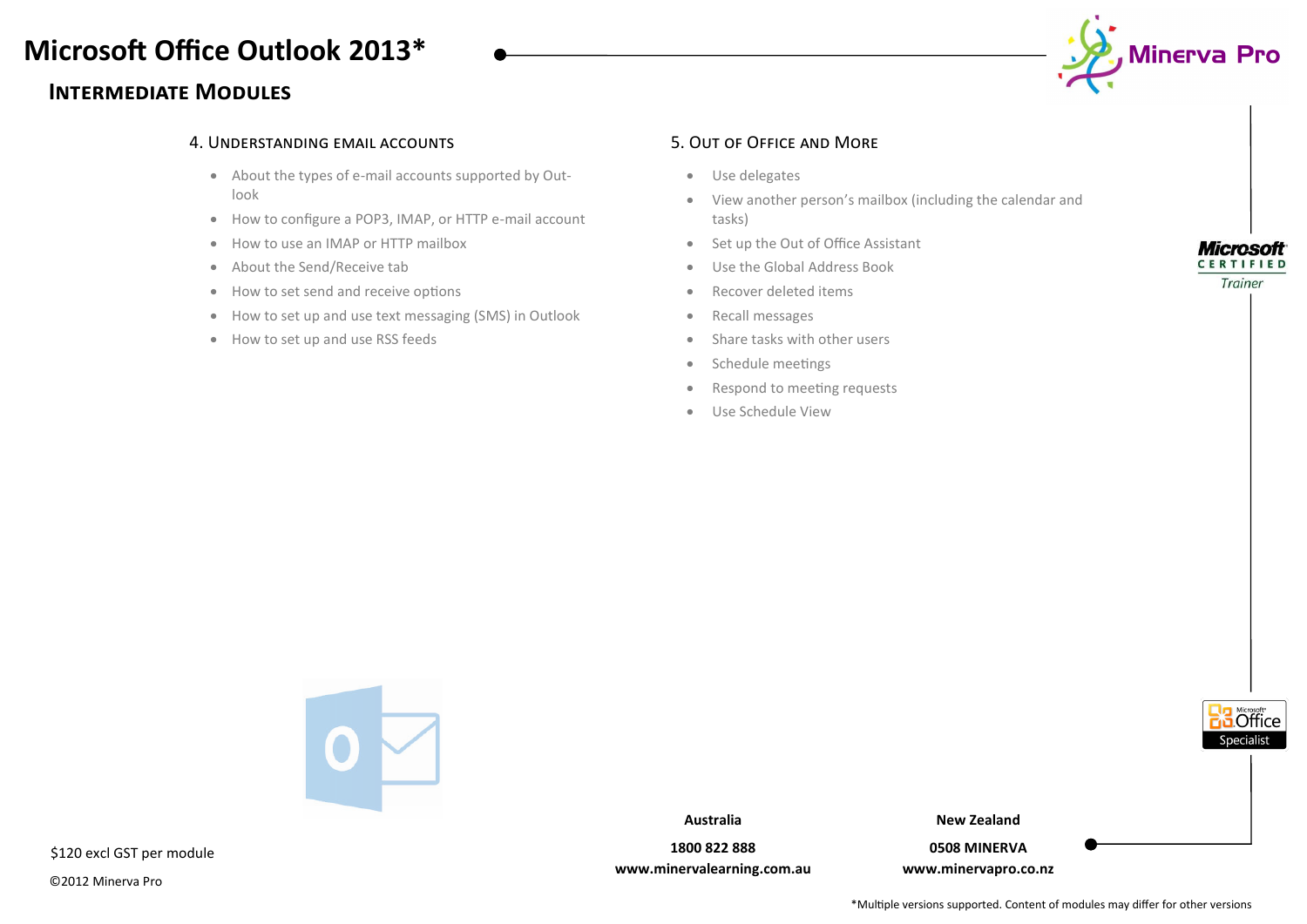# **Microsoft Office Outlook 2013\***

### **Advanced Modules**

#### 1. Advanced email features

- Create, edit, and use signatures
- Set signature options
- Use Office 2010 and legacy themes
- Use stationery in an e-mail message
- Set your default theme or stationery
- Customize default message fonts
- Attach a file, calendar, business card, or other item to an Outlook message
- Set message priority
- Mark a message for follow-up
- Use Quick Click flags
- Show and hide the BCC and CC fields in a mail message
- Work with multiple e-mail accounts
- Request and respond to delivery and read receipts
- Add voting options to a mail message
- Change your reply-to address
- Delay message delivery
- Save a message outside Sent Items
- Open the Outlook Options dialog
- Identify what each category of the Outlook Options dialog is for



#### ©2012 Minerva Pro \$120 excl GST per module

#### 2. Advanced information management tools

- Use the calendar's time zone
- Create recurring appointments
- Set calendar options
- Add holidays to your calendar
- Create recurring tasks
- Assign and receive tasks
- Send task status reports
- Mark a task as private
- Change task options
- View additional contact fields
- Mark a contact as private
- Recognize commands in the Communicate group
- Change contact options
- Create and edit contact groups
- Create and manage views
- Reset views
- Add columns to a view
- Open the Advanced View Settings dialog
- Apply views to other folders

#### 3. Advanced topics

- Link files and business cards to Outlook items
- Link Outlook items to each other
- Create, publish, use, and apply custom forms
- Set a form as the default for a folder
- Use omsgclas to apply a custom form to existing items
- Use the Forms Manager
- Publish your calendar
- Subscribe to a published calendar
- Use overlay and schedule views
- Stop sharing a calendar with someone else
- Save your calendar outside of Outlook
- Install, configure, and use the Social Network Connector

**www.minervalearning.com.au**

**New Zealand**

**0508 MINERVA www.minervapro.co.nz**







**Microsoft CERTIFIED** 



**Australia**

**1800 822 888**